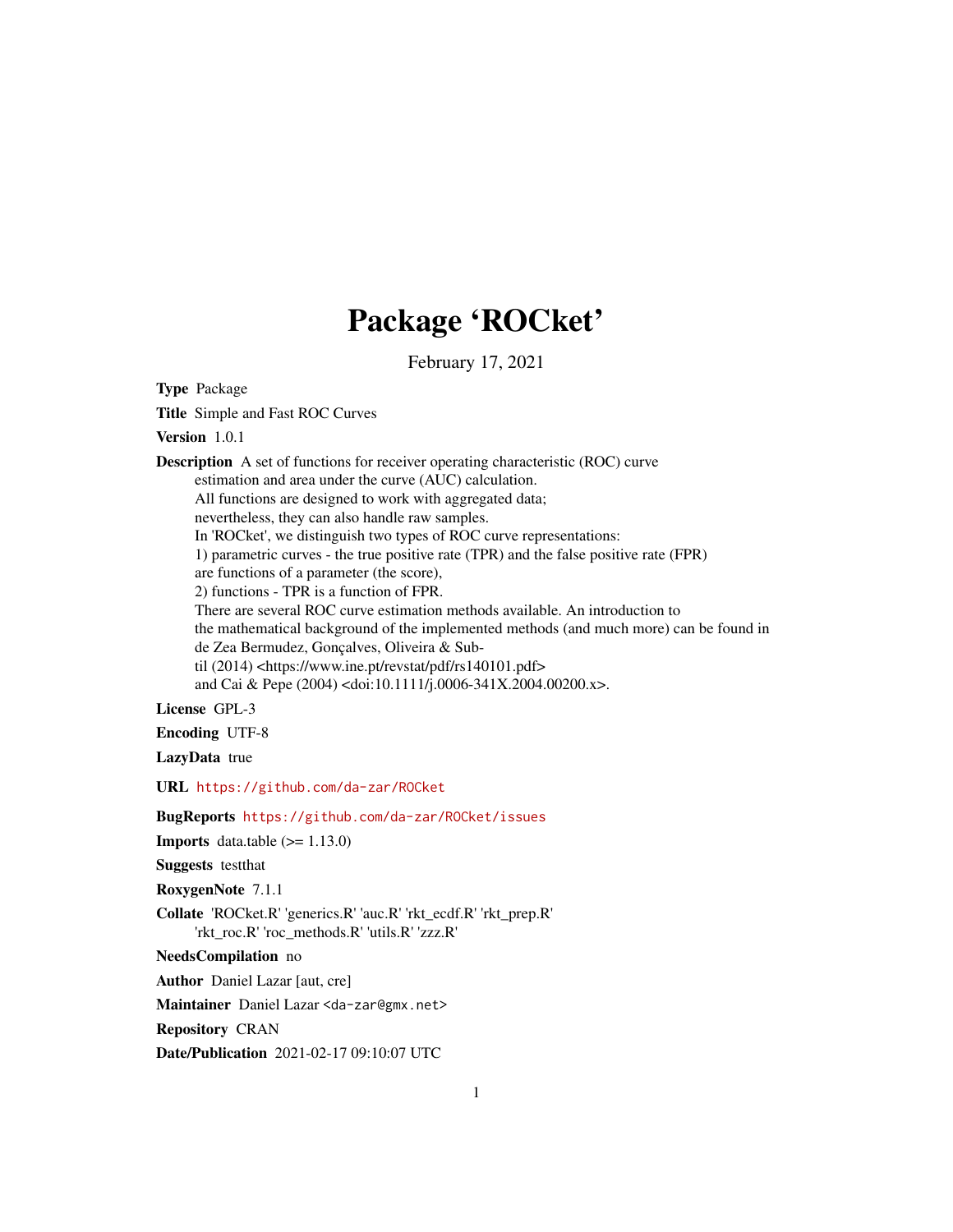# <span id="page-1-0"></span>R topics documented:

|       | show methods $\ldots \ldots \ldots \ldots \ldots \ldots \ldots \ldots \ldots \ldots \ldots \ldots$ |  |
|-------|----------------------------------------------------------------------------------------------------|--|
|       |                                                                                                    |  |
| Index |                                                                                                    |  |

# auc *Calculate the AUC*

# Description

Calculate the AUC

# Usage

```
auc(x, \ldots)## S3 method for class '`function`'
auc(x, \ldots)## S3 method for class 'curve'
auc(x, lower, upper, n = 10000, ...)## S3 method for class 'rkt_roc'
auc(x, exact = TRUE, ...)
```
# Arguments

| $\mathsf{x}$            | An R object.                                                                                                |
|-------------------------|-------------------------------------------------------------------------------------------------------------|
| $\cdot$ $\cdot$ $\cdot$ | Further parameters.                                                                                         |
| lower, upper            | The limits of integration.                                                                                  |
| n                       | The number of integration points.                                                                           |
| exact                   | Logical. If the exact formula should be used for calculating the AUC instead of<br>numerical approximation. |

# Value

The area under the curve as a numeric value.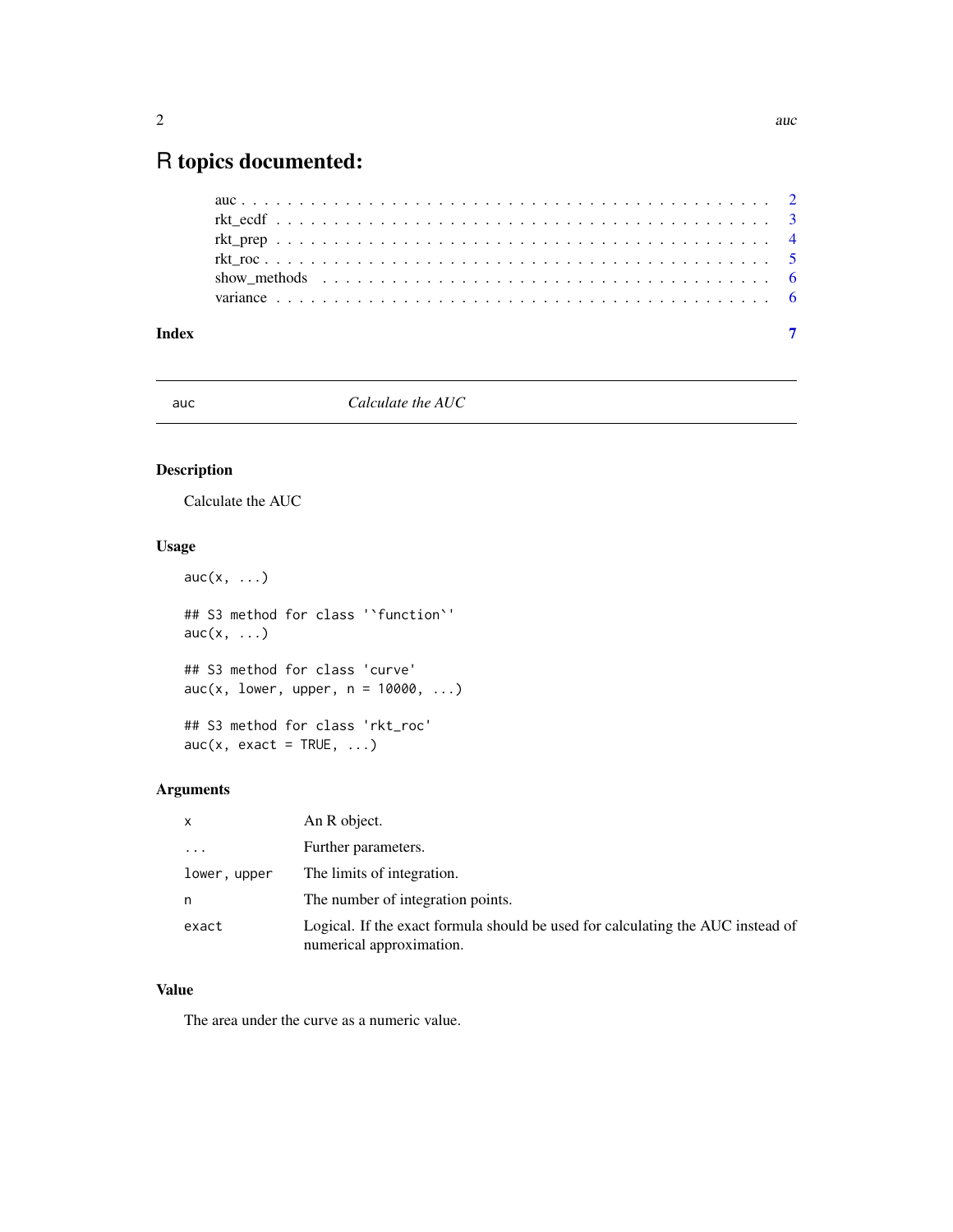<span id="page-2-0"></span>

#### <span id="page-2-1"></span>Description

Calculate an empirical cumulative distribution function based on a sample x and optionally a vector w of weights.

#### Usage

```
rkt_ecdf(x, w)
## S3 method for class 'rkt_ecdf'
print(x, \ldots)## S3 method for class 'rkt_ecdf'
mean(x, \ldots)## S3 method for class 'rkt_ecdf'
variance(x, ...)
## S3 method for class 'rkt_ecdf'
plot(x, \ldots)
```
### Arguments

| X        | Numeric vector containing the sample. Alternatively, if w is supplied, distinct<br>values within the sample. For S3 methods, a function of class rkt_ecdf. |
|----------|------------------------------------------------------------------------------------------------------------------------------------------------------------|
| W        | Optional. Numeric vector containing the weights of each value in x.                                                                                        |
| $\cdots$ | Further parameters.                                                                                                                                        |

#### Details

The weights vector w can contain the counts of each distinct value in x, this is the most natural use case. In general the weights are describing the jumps of the final ecdf. Normalization is handled internally.

If x contains duplicates, corresponding values in w will be summed up. Only positive weights are allowed. Elements in x with non-positive weights will be ignored.

#### Value

A function of class rkt\_ecdf.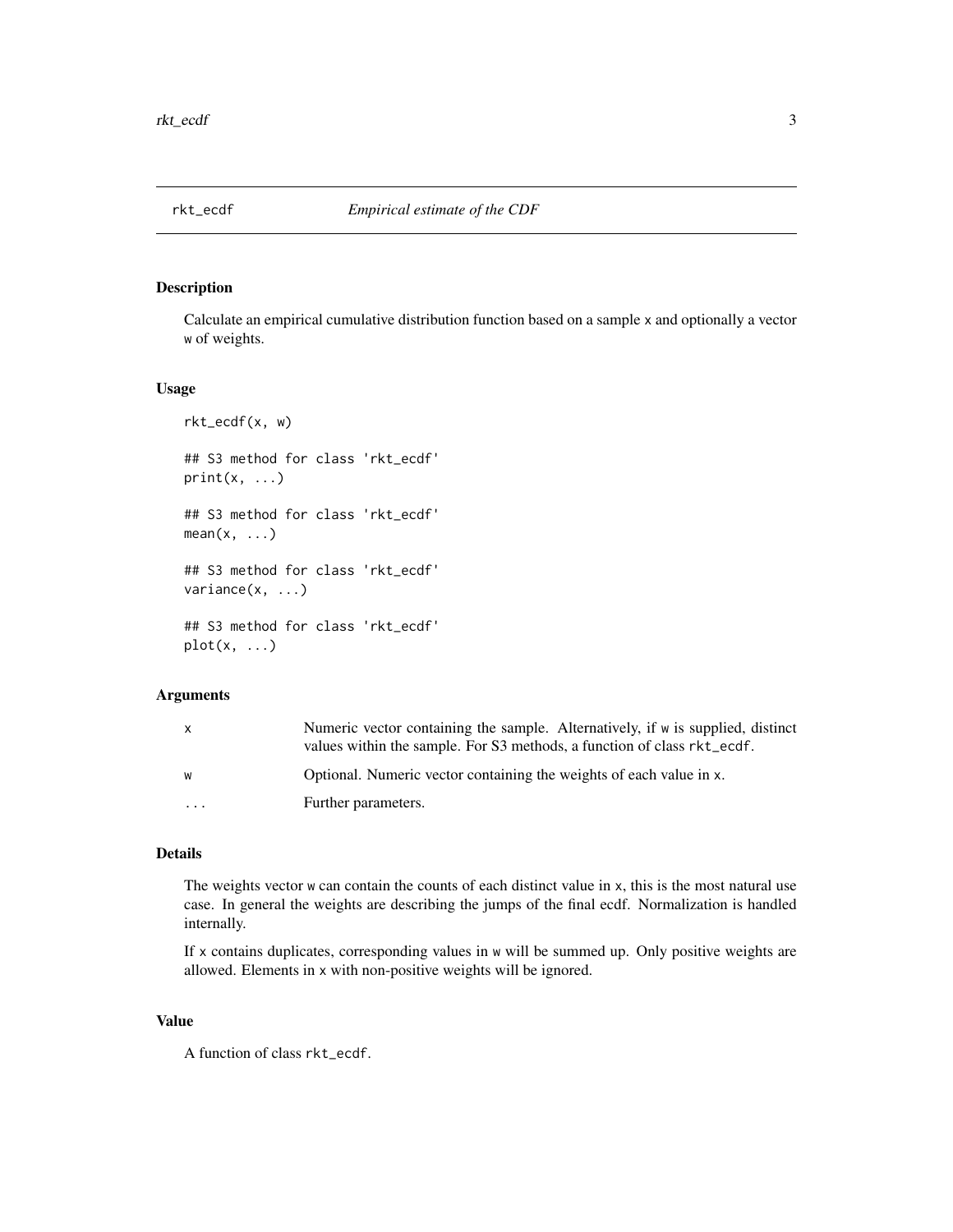# Examples

require(ROCket)

```
plot(rkt_ecdf(rnorm(100)))
plot(rkt_ecdf(c(0, 1)))
plot(rkt_ecdf(c(0, 1), c(1, 10)))
```
rkt\_prep *ROC points*

# Description

Calculate the ROC points for all meaningful cutoff values based on predicted scores.

# Usage

```
rkt_prep(scores, positives, negatives = totals - positives, totals = 1)
```
## S3 method for class 'rkt\_prep'  $print(x, \ldots)$ 

## S3 method for class 'rkt\_prep'  $plot(x, \ldots)$ 

# Arguments

| scores    | Numeric vector containing the predicted scores.                                                                                                                                                                              |
|-----------|------------------------------------------------------------------------------------------------------------------------------------------------------------------------------------------------------------------------------|
| positives | Numeric vector of the same length as scores. The number of positive entities<br>associated with each score. If data is not aggregated, a vector of 0's and 1's.                                                              |
| negatives | Similar to positives. Defaults to totals -positives.                                                                                                                                                                         |
| totals    | How many times each score was predicted. Defaults to 1 (assuming data is<br>not aggregated). If any value in positives is greater than 1 (aggregated data),<br>totals must be a vector. Not needed if negatives is supplied. |
| x         | An environment of class rkt_prep for S3 methods.                                                                                                                                                                             |
| $\cdots$  | Further parameters.                                                                                                                                                                                                          |

# Details

In a situation where many of the predicted scores have the same value it might be easier and faster to use aggregated data.

#### Value

An environment of class rkt\_prep.

<span id="page-3-0"></span>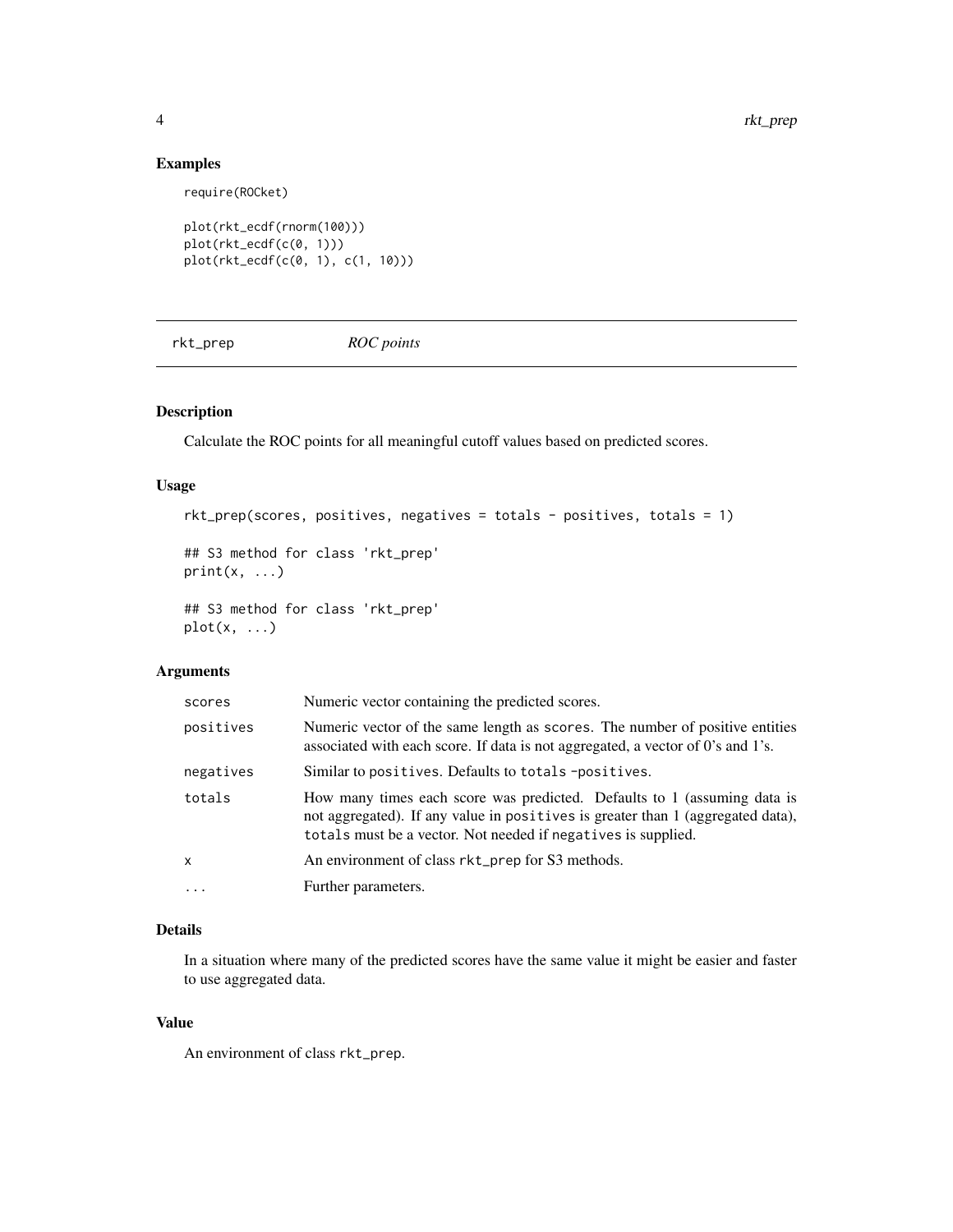#### <span id="page-4-0"></span>rkt\_roc 5

# Examples

require(ROCket)

```
plot(rkt_prep(1:4, c(0, 1, 0, 1)))
plot(rkt_prep(1:4, c(0, 1000, 0, 1000), totals = 1000))
plot(rkt_prep(1:4, c(100, 200, 300, 400), totals = c(1000, 800, 600, 400)))
```
# rkt\_roc *Empirical estimate of the ROC*

#### Description

Calculate the empirical estimate of the ROC from raw sample or aggregated data.

### Usage

```
rkt_roc(prep, method = 1)
## S3 method for class 'rkt_roc'
print(x, \ldots)## S3 method for class 'rkt_roc'
```

```
plot(x, \ldots)
```
# Arguments

| prep      | A rkt_prep object.                                                                                      |
|-----------|---------------------------------------------------------------------------------------------------------|
| method    | A number specifying the type of ROC estimate. Possible values can be viewed<br>with $show\_methods()$ . |
| x         | An object of class rkt_roc.                                                                             |
| $\ddotsc$ | Further parameters passed to plot and lines                                                             |

# Value

An object of class  $rk$  t\_roc, i.e. a function or a list of two functions (for method = 1).

# Examples

```
require(ROCket)
scores \leq c(1, 2, 3, 4)positives \leq c(0, 1, 0, 1)prep <- rkt_prep(scores, positives)
roc1 <- rkt_roc(prep, method = 1)
roc2 <- rkt_roc(prep, method = 2)
roc3 <- rkt_roc(prep, method = 3)
```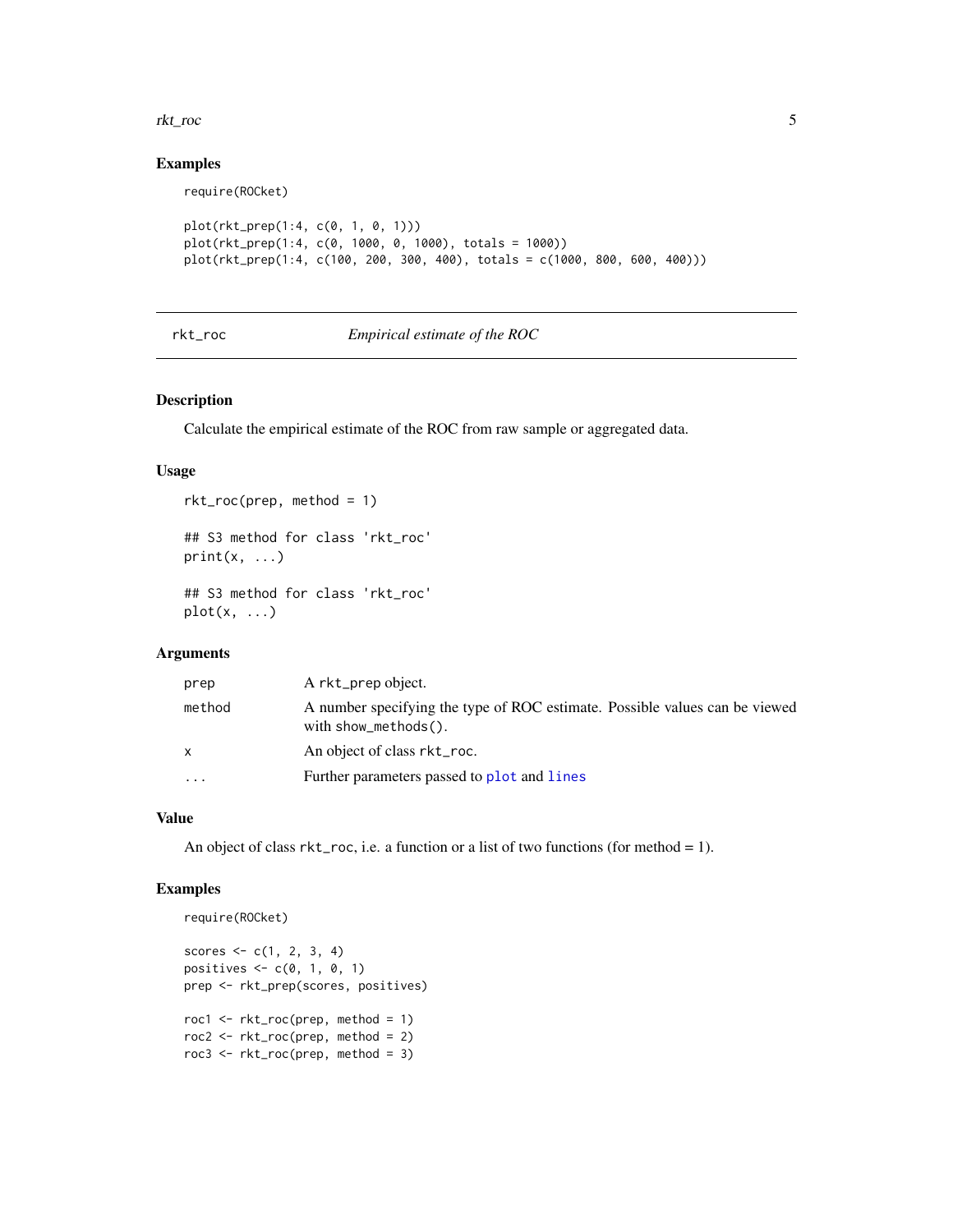```
plot(roc1)
plot(roc2)
plot(roc3)
```
show\_methods *Available ROC estimation methods*

# Description

Show the implemented ROC estimation methods.

# Usage

show\_methods()

#### Value

A [data.table](#page-0-0) containing the number and a short description of each implemented method.

variance *Sample Variance*

# Description

Sample Variance

# Usage

```
variance(x, ...)
## Default S3 method:
```
variance(x, ...)

# Arguments

| X                       | An R object.        |
|-------------------------|---------------------|
| $\cdot$ $\cdot$ $\cdot$ | Further parameters. |

### Value

The (biased) sample variance as a numeric value.

#### See Also

[variance.rkt\\_ecdf](#page-2-1), [var](#page-0-0)